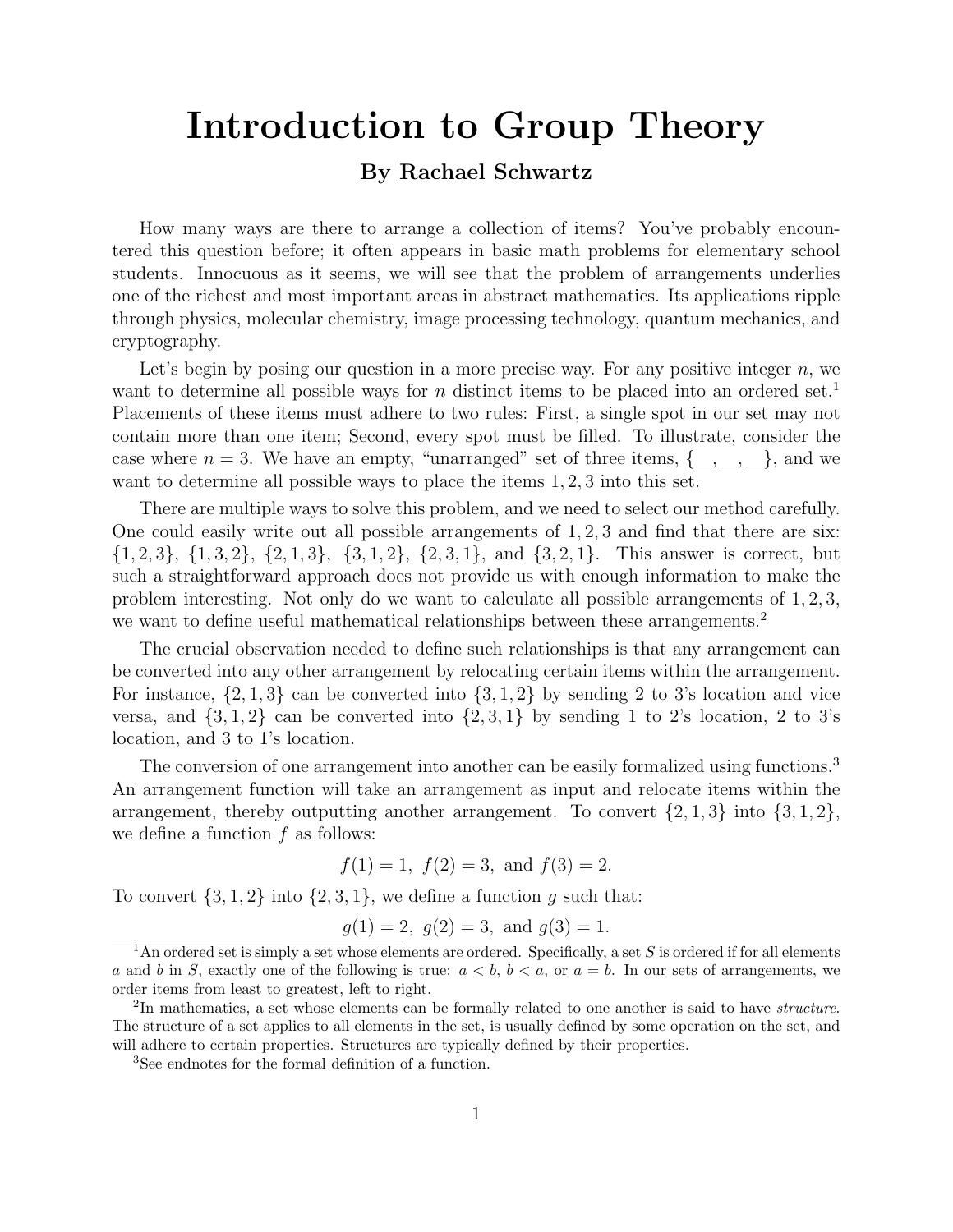It turns out that there are six distinct functions that describe all possible conversions of one arrangement of  $1, 2, 3$  into another:<sup>4</sup>

| ()    | leaves the arrangement unchanged                                  |
|-------|-------------------------------------------------------------------|
| (12)  | swaps locations of 1 and 2                                        |
| (13)  | swaps locations of 1 and 3                                        |
| (23)  | swaps locations of 2 and 3                                        |
| (123) | sends 1 to 2's location, 2 to 3's location, and 3 to 1's location |
| (132) | sends 1 to 3's location, 3 to 2's location, and 2 to 1's location |

Applying these functions to any arrangement of 1*,* 2*,* 3 will give another arrangement of 1, 2, 3, and applying two different functions to the same arrangement will always produce two different arrangements. This means that applying each of these functions to any particular arrangement of 1*,* 2*,* 3 will give us all six arrangements of 1*,* 2*,* 3. This is not unique to the case of  $n = 3$ ; we can find such functions for every positive integer *n*. Importantly, the function () is included in the set of arrangement functions on *n* items for every *n*.

Arrangement conversion functions share three important qualities. First, no two items are sent to the same location in the arrangement; Second, every location in the arrangement is occupied by an item after a function is applied; Third, every function intakes a set of three items and outputs the same set of three items.<sup>5</sup> Notice that the first two qualities are equivalent to the rules we used to define placements of *n* items into an ordered set. When a function has these two qualities, we call the function a *bijection*.

By this definition, bijections can only be established between two sets that contain exactly the same number of items. This is because bijective functions pair each item in the input set with exactly one item in the output set and leave no items in either set unpaired.<sup>6</sup> Since arrangement conversion functions input and output the same set of items, we call them *bijections from a set* (of *n* items) *to itself*. The formal name for an arrangement conversion function is a *permutation* on a set of *n* items.

## ※※※※※※

We will return to permutations shortly, but we now turn our intention to one of the most important structures in mathematics: groups. Given a set *G* and a mathematical operation

<sup>&</sup>lt;sup>4</sup>Note that function (23) is the same as function  $f$  described above, and function (123) is the same as function *g*.

 $5$ It is crucial to distinguish between sets of items and arrangements of items. Two different arrangements of items 1, 2, 3 are two different orderings of the same set, not two different sets. An arrangement conversion function changes the ordering of items in a set; it does not create a new set of items.

<sup>6</sup>Bijections are powerful tools in mathematics because they enable mathematicians to determine how many elements are in a set. If *A* and *B* are sets and the number of elements in *A* is known, then finding a bijection from *A* to *B* proves that *B* has the same number of elements as *A*. This proof technique garners amazing results; for instance, it shows that there are as many real numbers between 0 and 1 as there are real numbers between  $-\infty$  and  $\infty$ .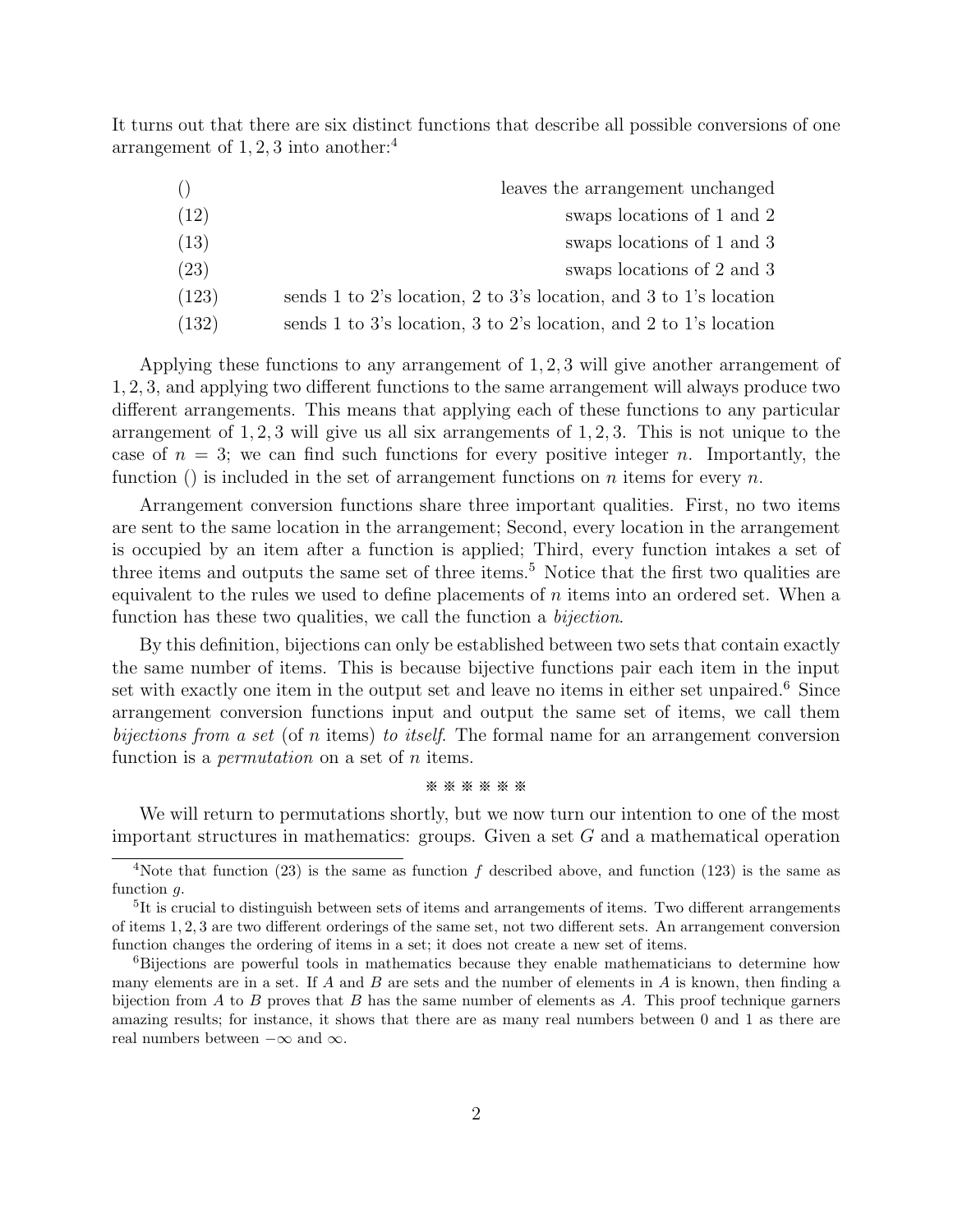denoted  $\odot$ ,<sup>7</sup> we say that *G is a group under operation*  $\odot$  if the following four rules are satisfied:

- 1) If *a* and *b* are any elements in set *G* and  $a \odot b = c$ , then *c* is always an element in *G*.
- 2) If *a*, *b*, and *c* are any elements in *G*, then the equality  $a \odot (b \odot c) = (a \odot b) \odot c$ is always true.<sup>8</sup>
- 3) *G* contains one (and only one) element *e*, such that for any *a* in *G*,  $a \odot e = a = e \odot a$ . *e* is called the *identity element* of *G*.
- 4) For every element *a* in *G*, there is one (and only one) element *z* in *G* such that  $a \odot z = e = z \odot a$ . We say that *a* and *z* are each other's *inverses* in *G*.

These four rules are called *closure*, *associativity*, *identity*, and *inverse*, respectively.

These definitions can be hard to understand without context, so let's look at a simple example. We will use our four rules to prove that the set of all integers  $\{\ldots, -2, -1, 0, 1, 2, \ldots\}$ (commonly denoted as  $\mathbb{Z}$ ) is a group under the operation of addition (denoted +).

First, we know that the sum of any two integers is also an integer, so  $\mathbb Z$  is closed under  $+$ . Second, associativity is an algebraic property of integer addition, so  $\mathbb Z$  is associative under  $+$ . Third, for any integer *a*, 0 is the only integer such that  $a+0 = a = 0+a$ , so 0 is the identity element of Z under +. Fourth, for any integer a, we have that  $a + (-a) = 0 = (-a) + a$ , so every integer has an inverse under  $+$ . Therefore  $\mathbb Z$  is a group under addition.<sup>9</sup>

Due to the simplicity of the definition, there are *many* pairs of sets and operations that can be classified as groups. Yet when mathematicians study similarities and differences between various groups, the sets and operations themselves become relatively unimportant. Mathematicians focus mainly on the *structure* of a group; that is, the way that elements in set *G* are related to one another by operation  $\odot$ . Two groups may have no structural similarities, have some structural similarities, or have identical structures. When two groups have identical structures, we say that they are *isomorphic*.

Formally, an isomorphism between a group  $G$  with operation  $\odot$  and a group  $H$  with operation  $\otimes$  is an *operation-preserving bijection* f from G to H. When we say that f is an operation-preserving bijection, we mean that *f* is a bijective function, and that if *a* and *b* are in set *G*, then  $f(a \odot b) = f(a) \otimes f(b)$ . That is, if two elements in *G* are in some way related under operation  $\odot$ , then f sends these elements to two elements in H that are related in the same way under operation  $\otimes$ .

Again, this definition is best explained through example. We will show that the group of all integers  $\mathbb Z$  under addition is isomorphic to the group of all even integers  $2\mathbb Z$  under

<sup>7</sup>Addition, subtraction, multiplication, division, and exponentiation are examples of basic mathematical operations. We use the  $\odot$  notation to discuss any operation, without specifying one in particular.

<sup>8</sup>On both sides of this equation, elements *a*, *b*, and *c* appear in the same order. In groups, we do not assume that  $a \odot b$  is equivalent to  $b \odot a$ .<br><sup>9</sup>However, Z is *not* a group under the operation of multiplication, because 1 is the identity element under

multiplication, and for an integer *a*, the expression  $a \times b = 1$  is only true when  $b = \frac{1}{a}$ . Therefore *b* not an integer unless  $a = 1$ , so the group of integers does not contain integer inverses under  $\times$ . This means that the group inverse rule is not satisfied, and  $\mathbb Z$  is not a group under  $\times$ .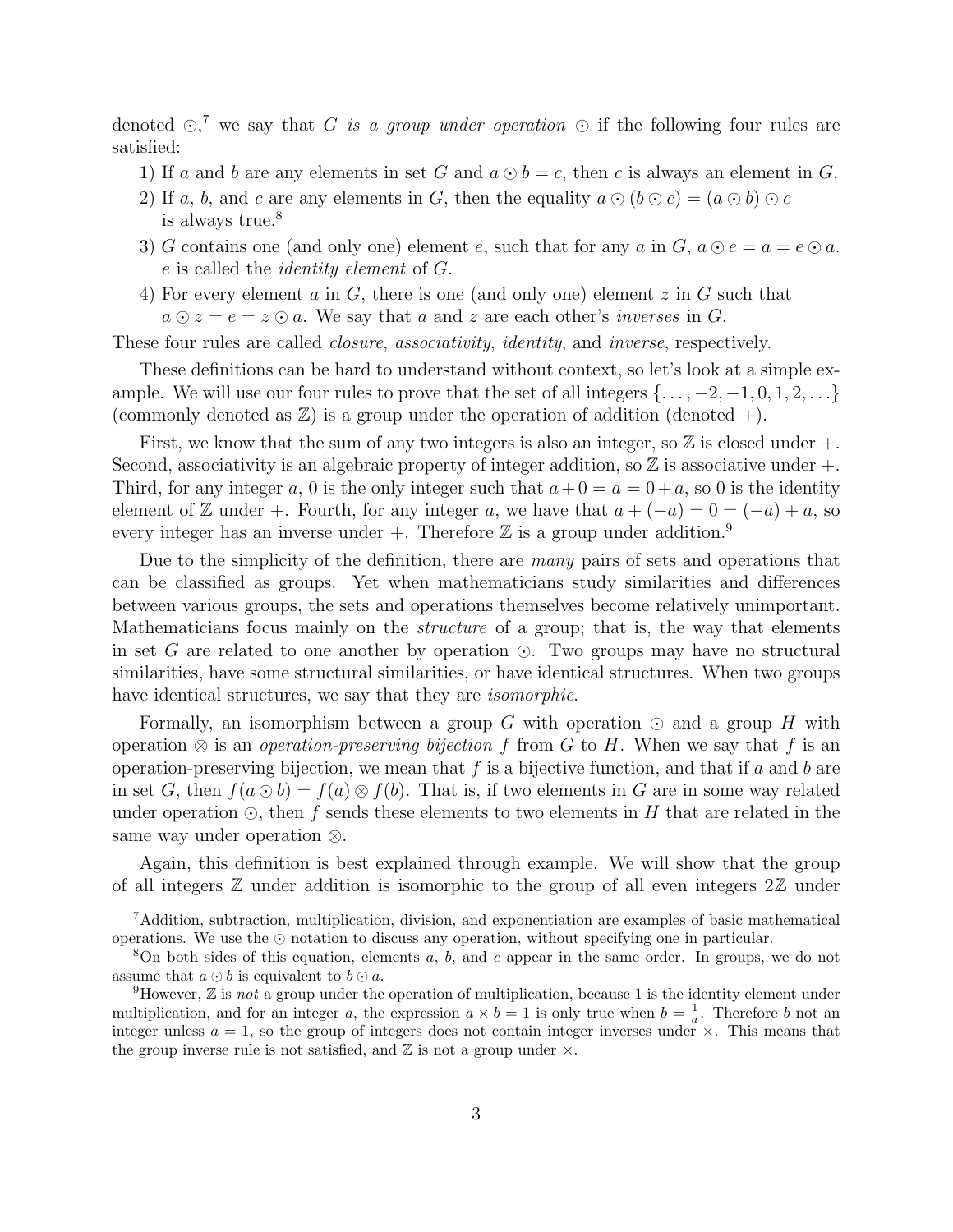addition.<sup>10</sup> First, we establish a bijection  $f$  between  $\mathbb Z$  and  $2\mathbb Z$ . Define a function  $f$  such that for any *z* in  $\mathbb{Z}$ ,  $f(z)=2z$ . No two different integers are sent to the same even integer, and every even integer is mapped to by some integer, so *f* is a bijection. Next, we prove that *f* is operation preserving. Let *x* and *y* be any integers. By the distributive law for integer addition,  $2(x + y) = 2x + 2y$ , so f is operation-preserving. We have thereby established an isomorphism between  $\mathbb Z$  and  $2\mathbb Z^{11}$ 

As you may have already guessed, the set of permutations (arrangement functions) for a collection of *n* items is a group under the operation of function composition.<sup>12</sup> Let  $P_n$  be the set of all permutations on a collection of *n* items (e.g.,  $P_3 = \{(), (12), (13), (23), (123), (132)\}.$ Recall that applying any permutation in  $P_n$  to an arrangement of *n* items gives another arrangement of *n* items. This suffices to show group closure of  $P_n$  under function composition, since the composition of two permutations in  $P_n$  is another permutation in  $P_n$ . Function composition is always an associative operation, so  $P_n$  satisfies group associativity. We've noted that the permutation () is in  $P_n$  for every *n*; composing () with any permutation *p* in  $P_n$  leaves p unchanged, so () is the identity element in  $P_n$ . Because  $P_n$  is the set of all permutations on *n* items, for every permutation in  $P_n$ , there is another permutation in  $P_n$ which acts to reverse the first permutation. Therefore  $P_n$  satisfies the group inverse property  $(in P<sub>3</sub>, permutations (), (12), (13), and (23) are their own inverses, and (123) and (132) are$ each others' inverses). Hence,  $P_n$  is a group.

## ※※※※※※

One of the most useful and versatile topics in group theory is that of symmetry groups. A *symmetry* of an object *O* is any transformation of *O* that preserves certain properties of *O*. For any object *O*, a *symmetry group* of *O* is any set of symmetries of *O* that form a group under the operation of composition.<sup>13</sup> Here, the word "object" is used very loosely, since the concept of symmetry has diverse and far-reaching applications.

In physical space (i.e., 2D, 3D, etc.), we define symmetry to be spatial transformations that preserve distances in space with respect to a given object. For example, rotating a circle around its center preserves the distance between any two points on the circle, so rotation is a symmetry of a circle in 2D space. All possible rotations of a circle (that is, all possible angles of rotation, from  $0^{\circ}$  to  $360^{\circ}$ ) is a group under composition. A more complex example is the Rubick's Cube, whose symmetries are all possible moves that can be performed such that the Rubick's cube is still a cube. The Rubick's cube can be solved by studying its symmetry group under composition of moves. The study of spacial symmetry groups is integral to

<sup>&</sup>lt;sup>10</sup>The proof that  $2\mathbb{Z}$  is a group under + is almost identical to the proof we discussed for  $\mathbb{Z}$  under +.

<sup>&</sup>lt;sup>11</sup>A fascinating consequence of this isomorphism is that there are as many integers as there are even integers. See footnote 6.

<sup>&</sup>lt;sup>12</sup>Function composition is the application of one function  $f$  to the result of another function  $g$ . That is, if *G* is a set and *x* is an element in *g*, then the composition of *f* and *g* is  $f(g(x))$ . When *f* and *g* are combined in this way, the result is a new function *h*, such that  $h(x) = f(g(x))$ . We do not assume that  $f(g(x)) = g(f(x))$ ; that is, applying f to the result of g is not necessarily the same as applying g to the result of *f*.

<sup>13</sup>Composing symmetries of *O* means applying the symmetries to *O* one after another.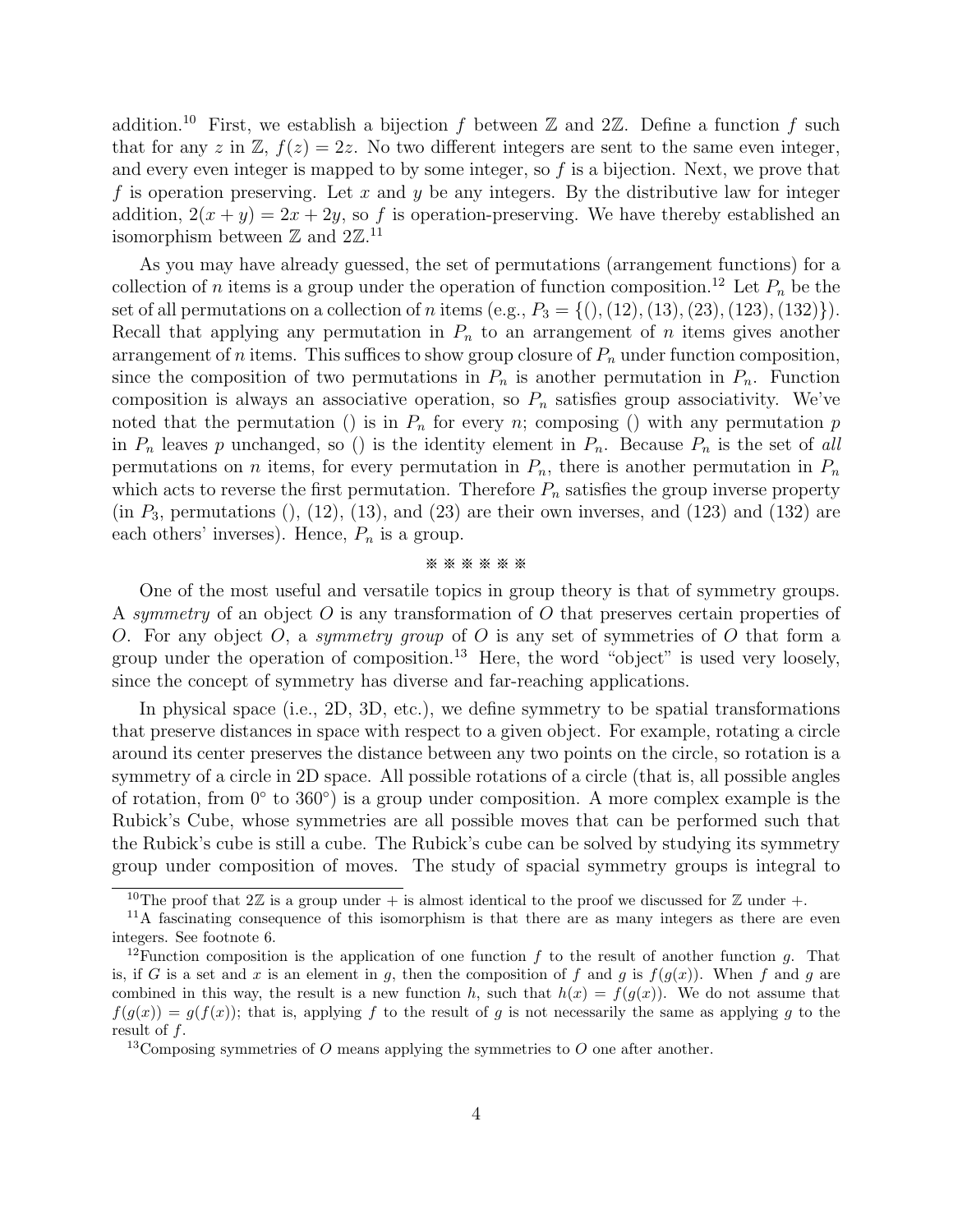chemistry and materials science, because molecules and crystal structures are described and classified by their symmetry groups in 3D space.

The concept of symmetry is further abstracted in physics, where it refers to the preservation of physical properties such as energy, time, momentum, and electromagnetism in a physical system. An incredible insight in physics came from mathematician Emmy Noether, who proved that any symmetry corresponds to a physical conservation law. For example, the symmetry group of spatial translations (i.e., moving from one point in space to another) conserves momentum, so the translational symmetry corresponds to Newton's first law of motion. Symmetry groups are also fundamental to quantum mechanics in ways far too advanced for our discussion.

We are going to examine one of the simplest physical symmetry groups: the symmetries of an equilateral triangle. In 3D space, there are two types of transformations that preserve distance with respect to an equilateral triangle *T*: rotations and reflections.<sup>14</sup> Label the verticies of *T* as 1, 2, and 3, labelling counterclockwise. *T* has two symmetric rotations counterclockwise around its center:  $120^{\circ}$  and  $240^{\circ}$ , denoted as  $R_1$  and  $R_2$ , respectively. (A rotation of 360 $^{\circ}$  is the same as a rotation of 0 $^{\circ}$ , so it can be ignored.) *T* has three symmetric reflections: over the line through vertex 1 and its center, over the line through vertex 2 and its center, and over the line through vertex 3 and its center, denoted as  $r_1$ ,  $r_2$ , and *r*3, respectively. We also consider leaving *T* unchanged to be a symmetry of *T*, and this is denoted as *I*. *I* is the identity element of *T*'s symmetry group. To illustrate:



Notice that each of these symmetries can be interpreted as a change in the ordering of *T*'s verticies. If we read the the vertex labels counterclockwise for each symmetry, we see that  $I = \{1, 2, 3\}, R_1 = \{3, 1, 2\}, R_2 = \{2, 3, 1\}, r_1 = \{1, 3, 2\}, r_2 = \{3, 2, 1\}, \text{ and } r_3 = \{2, 1, 3\}.$ Then, the set of all symmetries of an equilateral triangle is the same as the set of all possible arrangements of three items! Moreover, if we start with the arrangement *{*1*,* 2*,* 3*}*, then we are able to define *T*'s symmetries as the permutations in  $P_3$ , such that  $I = (123)$ ,  $R_2 = (132), r_1 = (23), r_2 = (13),$  and  $r_3 = (12)$ . It turns out that the group of *T*'s symmetries under composition and the group  $P_3$  under function composition are isomorphic groups.<sup>15</sup>

Amazing as this result is, it's only the tip of the iceberg. When studying groups of permutations, we often pay close attention to collections of permutations within the group that form a group themselves. Such a collection is called *subgroups*, because it is contained within a larger group while also satisfying all properties of a group itself (under the same

 $14\text{By preserving distance, we mean maintaining the locations of }T\text{'s vertices in space.}$ 

<sup>15</sup>For a complete proof, see the endnotes.